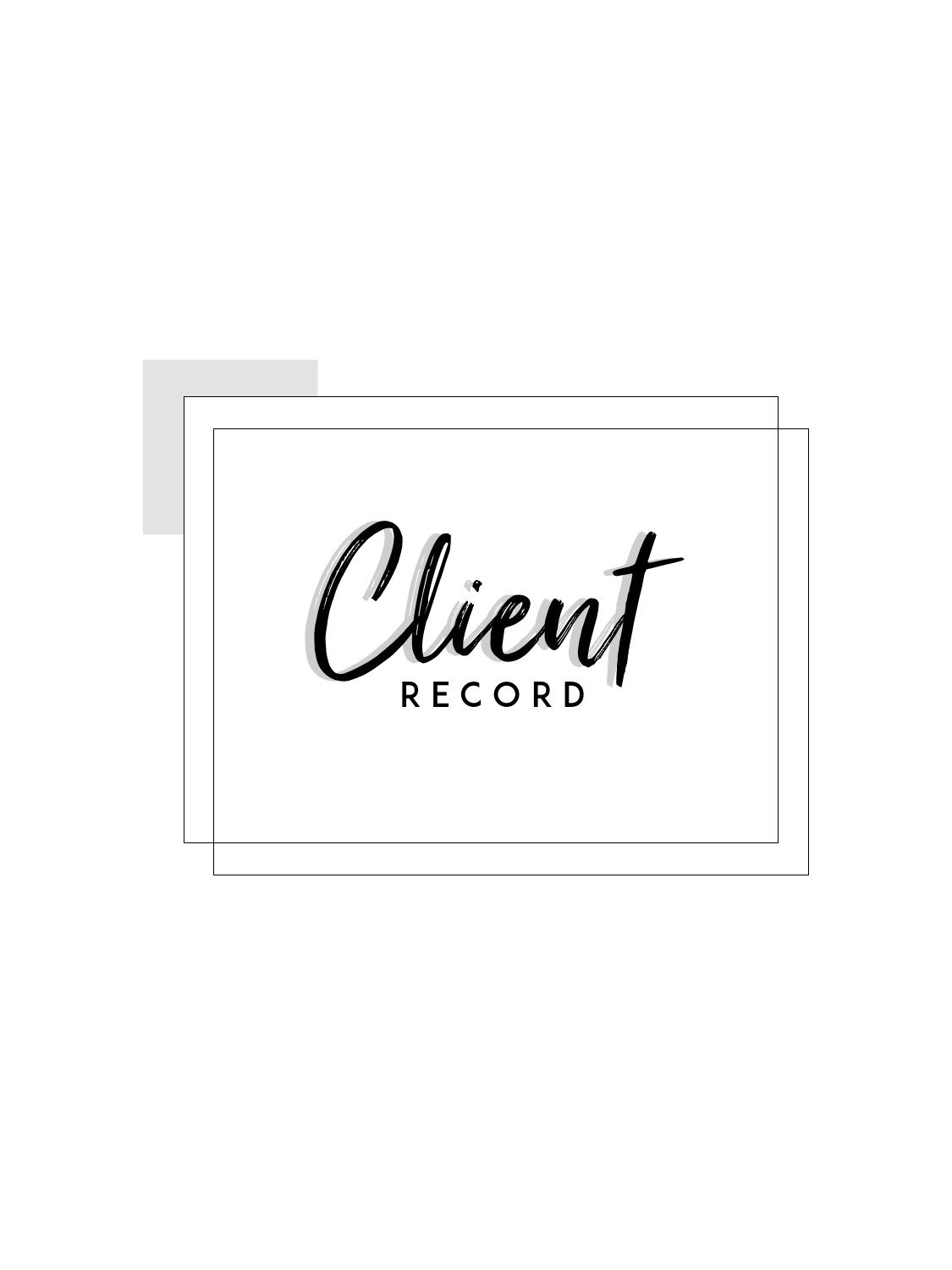Consent FORM

| Name:           |        |      |
|-----------------|--------|------|
| Street Address: |        |      |
| City:           | State: | Zip: |

| How did you hear about us?                                                                                                              |
|-----------------------------------------------------------------------------------------------------------------------------------------|
|                                                                                                                                         |
| $\Box$ Google/web search $\Box$ Facebook/Instagram $\Box$ Website<br>    Other                                                          |
| Is this the first time you've had eyelash extensions applied? $\Box$<br>Yes<br>No.                                                      |
|                                                                                                                                         |
| Are you having lash extensions applied for a special occasion or daily wear?<br>$\Box$ Special Occasion<br>Daily Wear<br>$\mathbb{R}^2$ |
| Do you wear contacts? $\Box$ Yes $\Box$ No<br>Do you habitually rub, pull, or pick your lashes?<br>$\Box$ Yes<br>$\Box$ No              |
| Do you have, or are you being treated for, any eye illness or injury?<br>$\Box$ Yes<br>$\Box$ No                                        |
| Please list any eye drops or eye medication you are using:                                                                              |

What side do you predominately sleep on?  $\Box$  Right  $\Box$  Left  $\Box$  Neither

Are you able to keep your eyes closed and lie still for 2 hours or longer?  $\Box$  Yes  $\Box$  No



Alopecia Iron deficiency Oily skin or hair Thyroid disease Microdermabrasion

Severe stress Allergies to glycerin Hormonal imbalance Allergies to adhesive or synthetics Recent high fever or severe illness

Permanent eye make-up Use of retinoid for skin treatment Blepharoplasty within last 6 months Chemotherapy within last 6 months Lasik Eye Surgery within last 120 days

Other:\_\_\_\_\_\_\_\_\_\_\_\_\_\_\_\_\_\_\_\_\_\_\_\_\_\_\_\_\_\_\_\_\_\_\_\_\_\_\_\_\_\_\_\_\_\_\_\_\_\_\_\_\_\_\_\_\_\_\_\_\_\_\_\_\_\_\_\_\_\_\_\_\_\_\_\_\_\_\_\_\_\_\_\_\_\_\_\_\_\_\_\_\_\_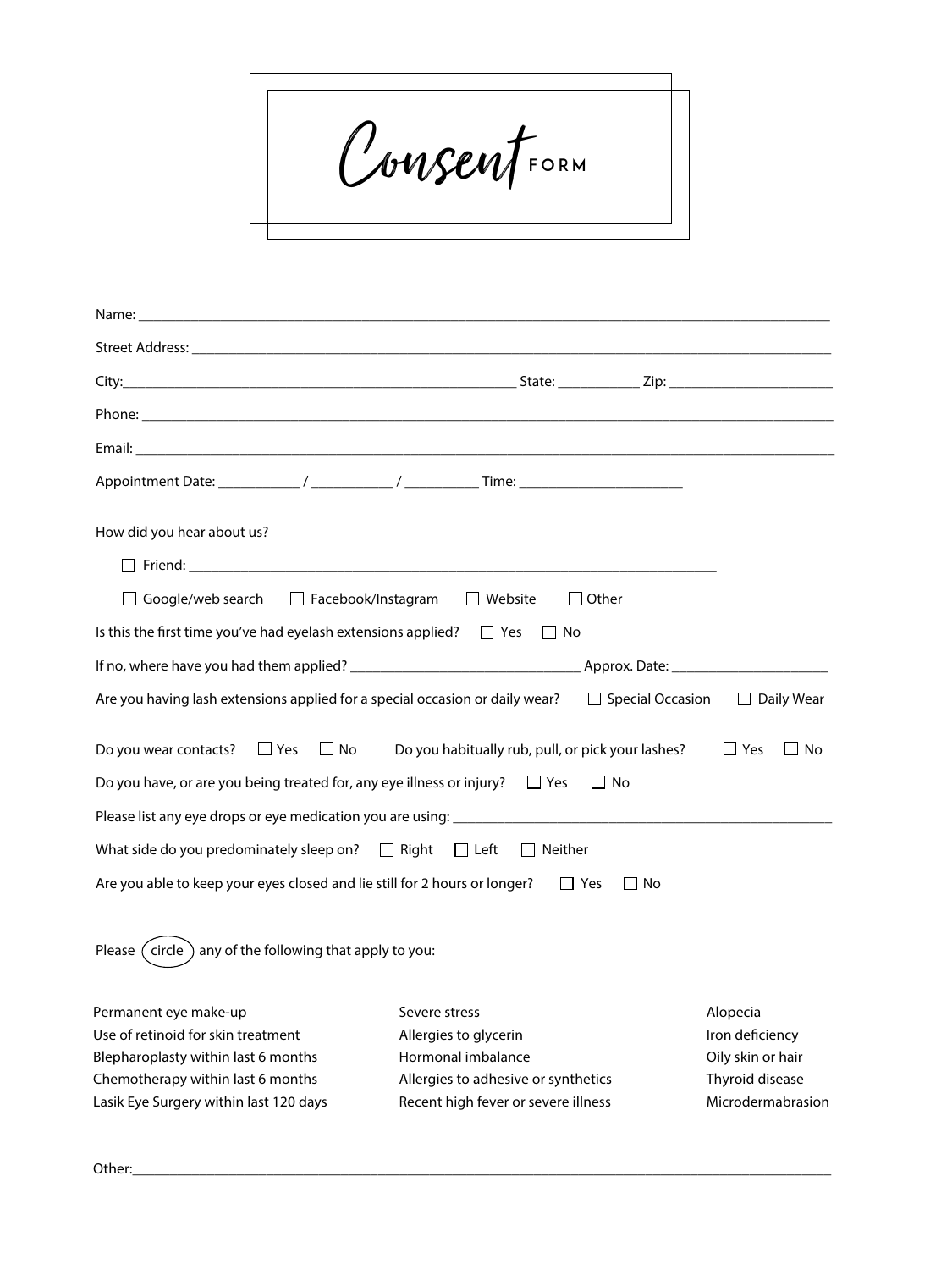### CONSENT FOR EYELASH PROCEDURE

I have agreed to have eyelash extensions applied to and/or removed from my natural eyelashes. Before my licensed eyelash professional can perform this procedure, I understand I must complete this agreement and provide my informed consent by signing and dating where indicated below.

1. Waiver of Liability. I understand there are risks associated with having artificial eyelash extensions applied to and/or removed from my natural eyelashes, and that notwithstanding the utmost of care in the application or removal of these products, there still exists risks associated with the procedure and product itself, which include, without limitation, eye irritation, eye pain, discomfort, and, in rare cases blindness when improperly handled. As part of this procedure, I understand that a certain amount of eyelash adhesive material will be used to attach artificial eyelashes to my natural eyelashes. Even though the eyelash extension professional may apply or remove the artificial eyelashes properly, I understand adhesive material may become dislodged during or after the procedure, which may irritate my eyes or require follow-up care, at my own expense to prevent damage to my eyes. I also agree to defend, indemnify and hold harmless my service provider from any and all claims, actions, expenses, damages and liabilities, including reasonable attorneys' fees which might be asserted against them as a result of my having this procedure performed.

2. Permission to Use Pictures. I hereby grant my service provider the full right to take, publish and reproduce photographs of me, my face, my eyes and/or eyelashes, both before and after the procedure, for any advertising, education, or other purposes whatsoever, including the right to

retouch these photographs as deemed necessary. I further expressly assign any copyright in these photographs. I also grant consent to use my images and likeness as contained in these photographs, along with any comments I may provide.

I agree that this Agreement is binding upon me, and my heirs, legal representatives and assigns. I represent that I am at least 18 years of age and that I have the right to enter this agreement, or if I am under 18 years of age, I have my parent or legal guardians consent to this agreement and his or her relationship to me is as follows: \_\_\_\_\_\_\_\_\_\_\_\_\_\_\_\_\_\_\_\_\_\_\_\_\_\_\_. By his or her signature below, he or she rati!es and consents to this procedure under these terms.

3. Care and Maintenance. I agree to follow the care and maintenance instructions provided to me for the use and care of my eyelash extensions, and that if any follow up care is required due to my own mistake or negligence, or failure to follow these instructions, this will be at my own expense and risk. I understand that if I do any of the following, it may result in damage to my eyelash extensions or my cause my lashes to fall off prematurely. Knowing this I agree to follow these instructions for best results: I will avoid oil based eye products as these will loosen the bond of my eyelash extensions. I will avoid getting my lashes wet within 24 hours after application. For the first two days after application, I understand it is best to avoid swimming, saunas or steam rooms. If I experience any itching or irritation, I agree to contact my service provider immediately to have the lash extensions removed. I agree to avoid using waterproof mascara and to not use an eyelash curler, perm, or tint on my eyelash extensions. I agree not to pick, pull or rub my eyelash extensions. I understand that I should not attempt to remove my eyelash extensions on my own or with any product, but that the procedure requires that my eyelash extensions be professionally removed.

4. No Know Medical Conditions / Informed Consent. I have read and completed the Client Intake Form in its entirety and in truth. I acknowledge that I have been advised of the potentially harmful or negative side effects that the eyelash extension procedure or removal may cause to those who have specific medical or skin conditions. I understand that the adhesives and adhesive remover are a skin, eye and mucus membrane irritant and that in rare cases persons may be allergic or have hypersensitivity to synthetics, cyanoacrylate or formaldehyde which in small amounts may be present in the adhesive. I understand that the procedure requires that I lay still for up to 3 hours or longer with my eyes closed, and that if I wear contacts, I must remove my contact lenses for the duration of the lash extension application or removal. I further state that I have no known medical condition that might be aggravated by the procedure or any medical condition that would prevent me from complying with or heeding to instructions or these warnings.

If any action is brought to enforce the terms of this Agreement, the prevailing party shall be entitled to its costs and reasonable attorneys' fees. Any claims arising out of this agreement will be resolved through the binding arbitration using the rules of the American Arbitration Association.

This Agreement will remain in effect for this procedure, and all future procedures.

| Signature:                 | <b>Print Name:</b> | Date: |
|----------------------------|--------------------|-------|
| Parent/Guardian Signature: | <b>Print Name:</b> | Date: |
| Licensed Lash/Brow Artist: | <b>Print Name:</b> | Date: |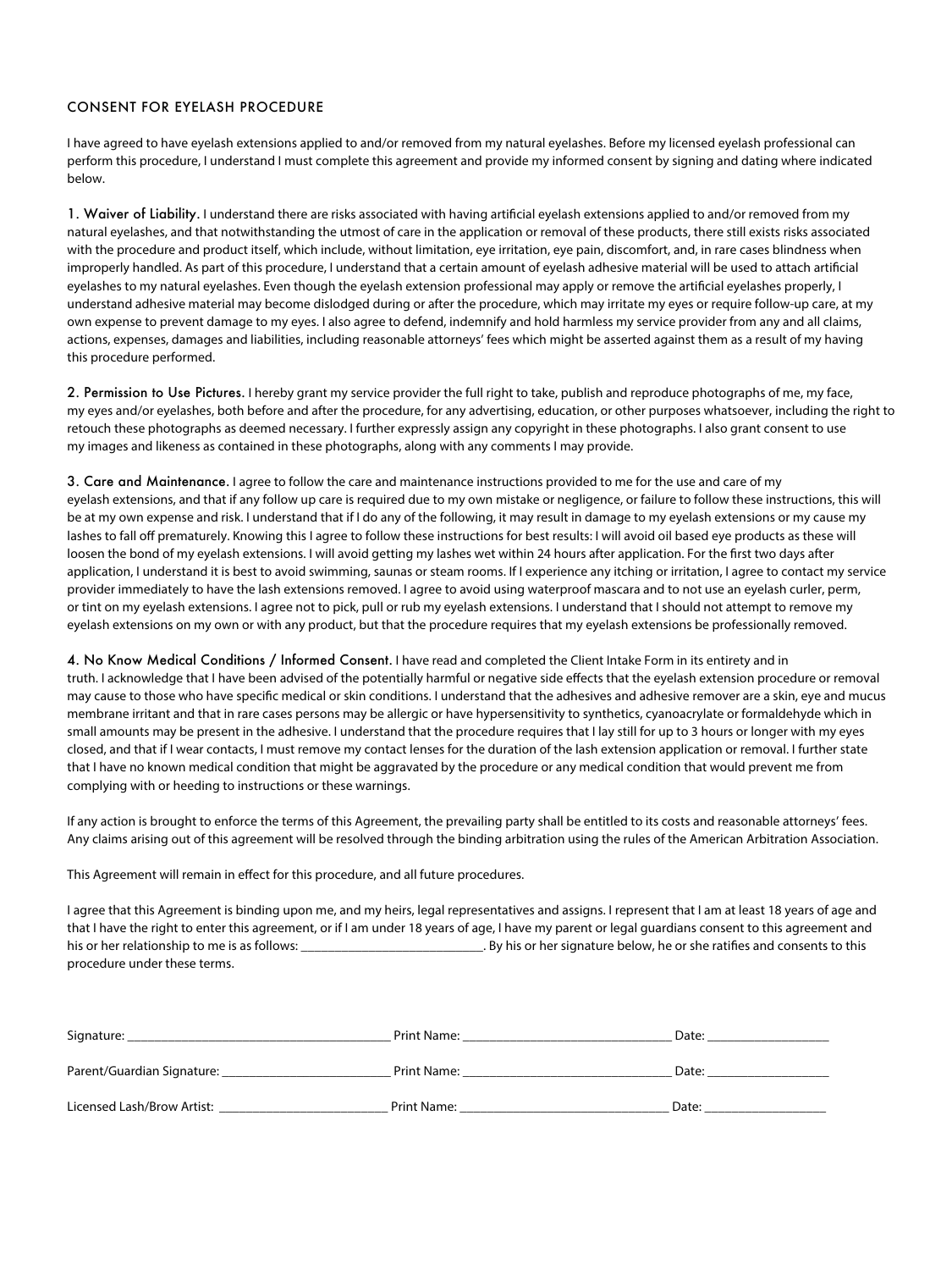Notes:



| $\Box$ POOR       | $\Box$ LONG        | $\Box$ SPARSE       |
|-------------------|--------------------|---------------------|
| $\Box$ LASH REHAB | $\Box$ SHED CYCLE  | <b>GAPS PRESENT</b> |
|                   | DATE: ____________ | $O$ YES             |
|                   |                    | $\bigcirc$ NO       |





AREAS OF CONCERN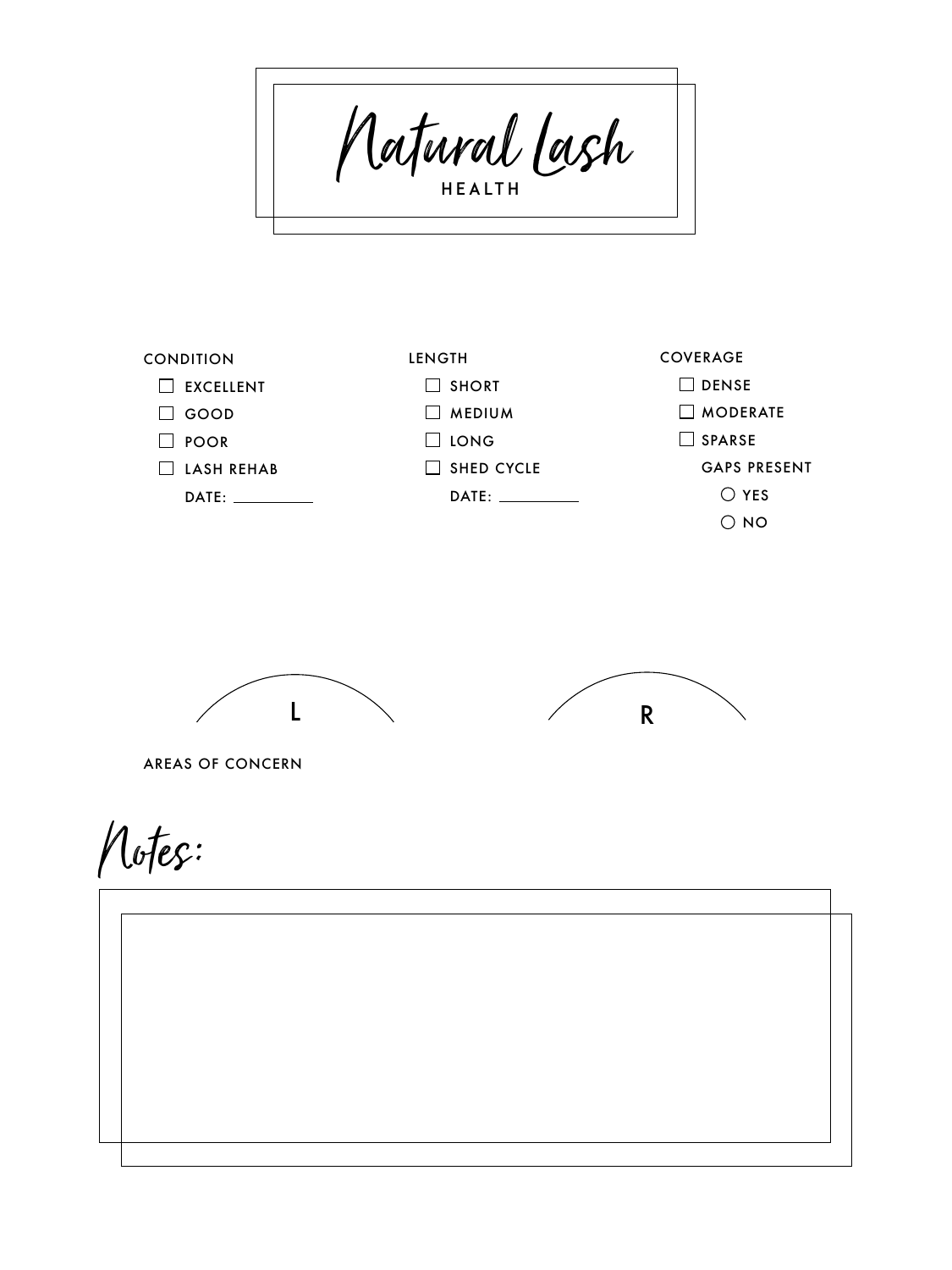### FACE SHAPE

 SQUARE  $\Box$  NATURAL

 $\Box$  ROUND  $\Box$  ROUND

 $\Box$  OVAL M. ROUND

OBLONG

 $T$ TRIANGULAR

 $\Box$  KITTEN

 $\Box$   $\cap$   $\wedge$   $\tau$ 

| $\begin{array}{c} \boxed{1} \\ \boxed{1} \end{array}$<br>IKIANGULAR | $\mathbf{1}$<br><b>CAI</b>       |
|---------------------------------------------------------------------|----------------------------------|
| DIAMOND<br>$\mathcal{L}^{\mathcal{A}}$                              | DOLLY                            |
| <b>HEART</b><br>$\overline{\phantom{a}}$                            | <b>CUSTOM</b><br>$\mathbf{I}$    |
|                                                                     |                                  |
| <b>EYE SHAPE</b>                                                    | <b>DIAMETER</b>                  |
| ROUND<br>$\overline{\phantom{a}}$                                   | $\Box$ 0.03                      |
| ALMOND<br>$\Box$                                                    | 0.04<br>$\Box$                   |
| MIX                                                                 | 0.05<br>$\mathbb{R}^2$           |
|                                                                     | 0.06                             |
| EYE DETAILS                                                         | 0.07<br>$\overline{\phantom{a}}$ |
| PROTRUDING<br>$\mathbf{I}$                                          | $\Box$ 0.10                      |
| <b>DEEP-SET</b><br>$\mathbf{1}$                                     | $\Box$ 0.12                      |
| HOODED<br>$\mathbf{I}$                                              | $\Box$ 0.15                      |
| MONOLID<br>$\mathsf{L}$                                             | $\Box$ 0.18                      |
|                                                                     |                                  |
| <b>EYE SET</b>                                                      | CURL                             |
| <b>CLOSE-SET</b><br>$\Box$                                          | $\mathbb{R}^2$                   |
| WIDE-SET                                                            | $\overline{B}$<br>$\mathbb{R}^2$ |
| NEUTRAL<br>$\mathbf{I}$                                             | $\Box$ C                         |
|                                                                     | $\Box$ CC                        |
| <b>EYE PITCH</b>                                                    | D<br>$\mathbf{I}$                |
| <b>UP-TURNED</b><br>$\Box$                                          | $\Box$ L                         |
| DOWN-TURNED<br>$\mathsf{L}$                                         |                                  |
| NEUTRAL                                                             |                                  |
|                                                                     |                                  |
| <b>DIMENSION</b><br><b>LENGTH</b>                                   |                                  |

SHAPE





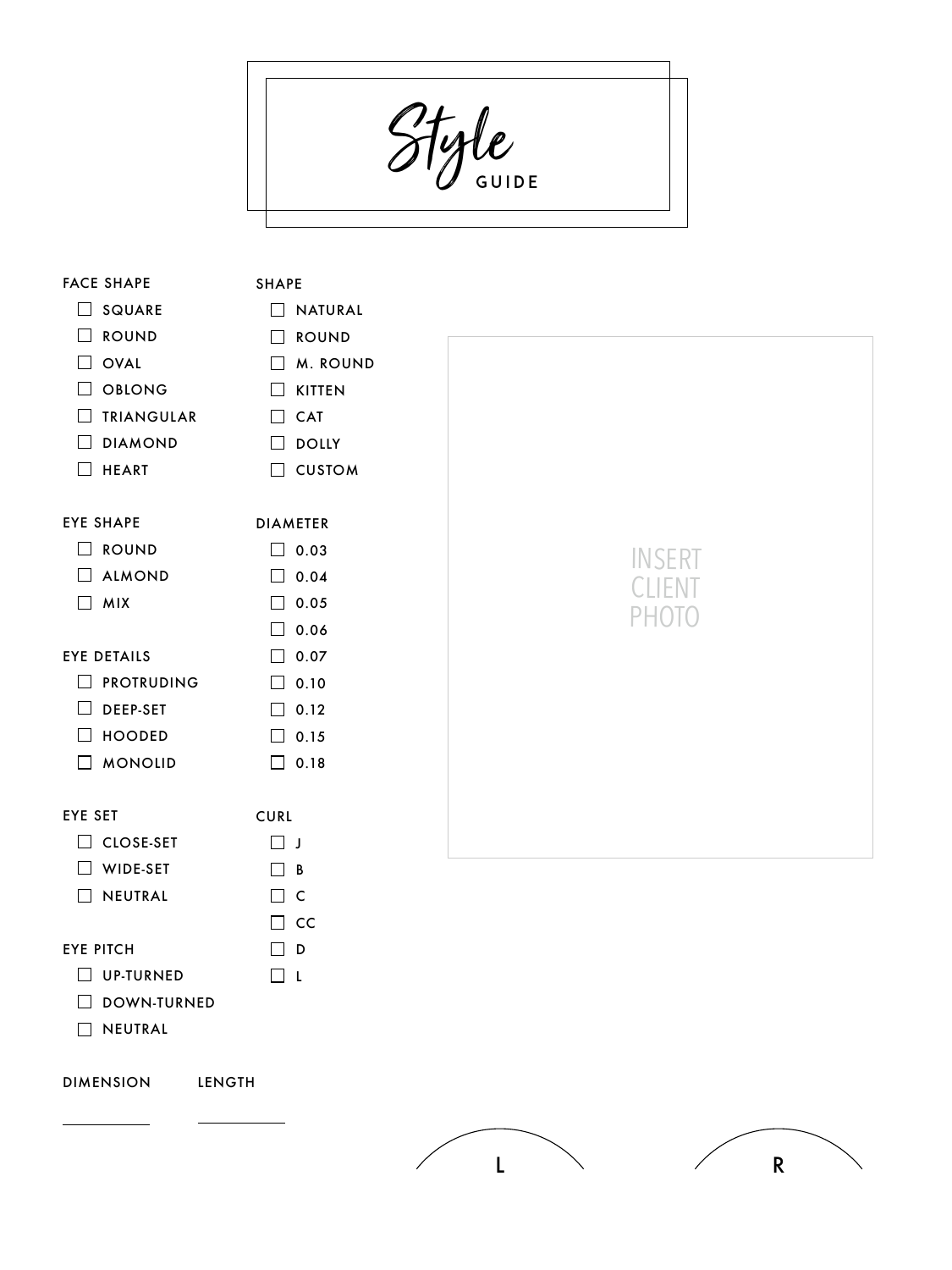GEL PAD MAP



### FRONT VIEW STYLE MAP



### PLACEMENT & DIRECTION MAP



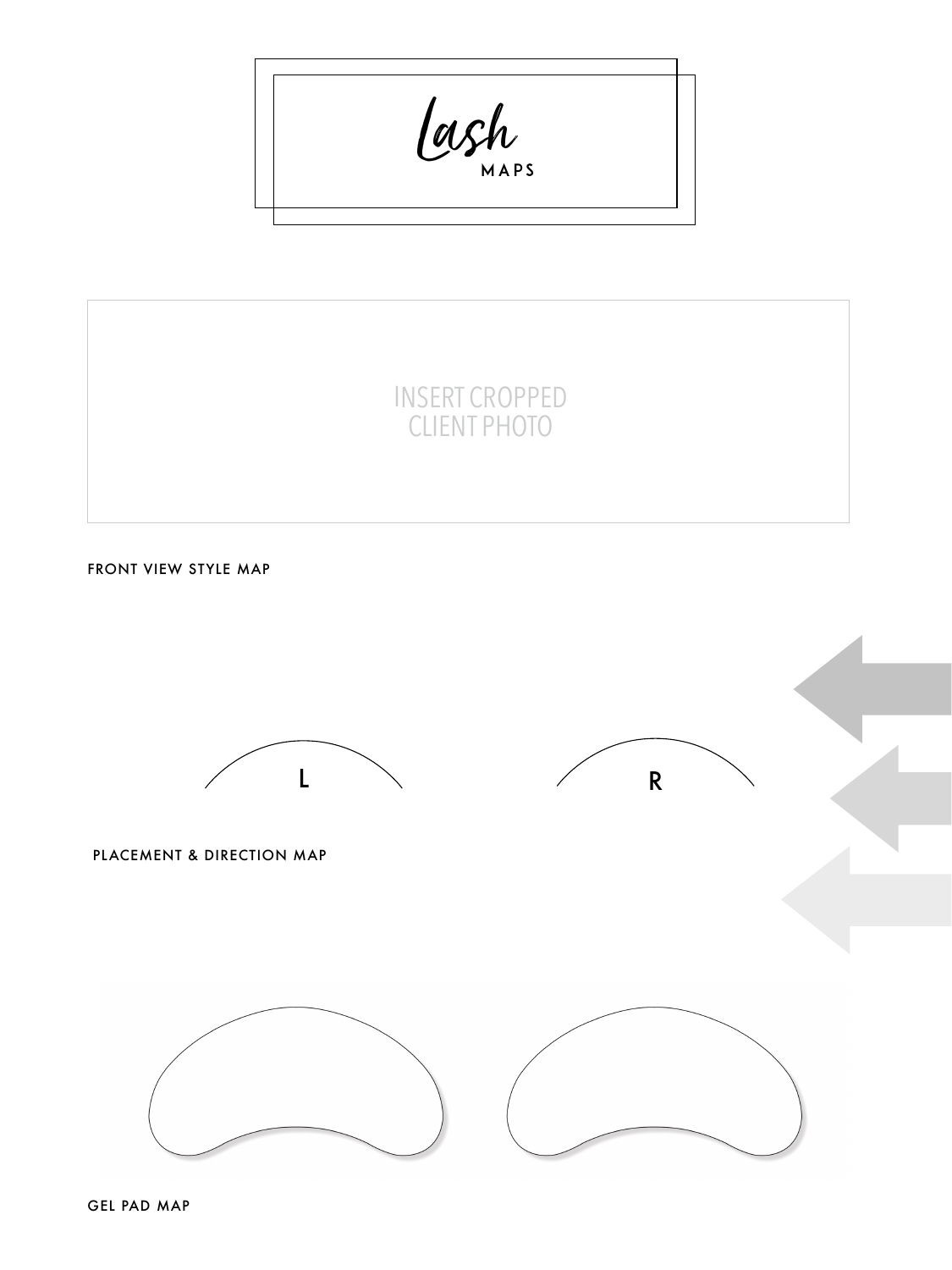INSERT CLOSE-UP RIGHT EYE OPEN

INSERT CLOSE-UP LEFT EYE OPEN

INSERT CLOSE-UP RIGHT EYE CLOSED

## INSERT CLOSE-UP LEFT EYE CLOSED

BEFORE Photos



INSERT RIGHT SIDE FULL FACE AT AN ANGLE

INSERT LEFT SIDE FULL FACE AT AN ANGLE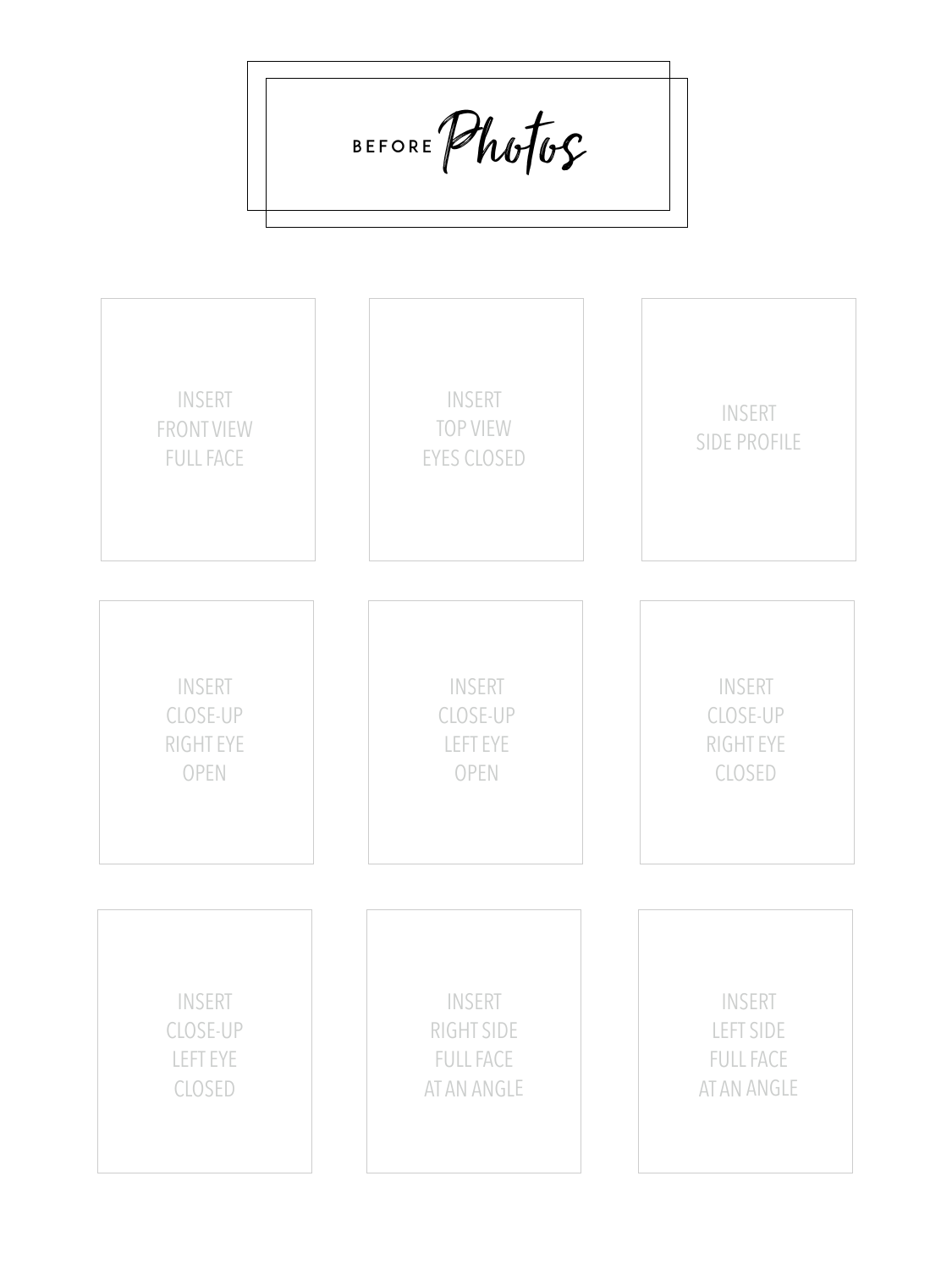INSERT CLOSE-UP RIGHT EYE OPEN

INSERT CLOSE-UP LEFT EYE OPEN

INSERT CLOSE-UP RIGHT EYE CLOSED

## INSERT CLOSE-UP LEFT EYE CLOSED

AFTER Photos



INSERT RIGHT SIDE FULL FACE AT AN ANGLE

INSERT LEFT SIDE FULL FACE AT AN ANGLE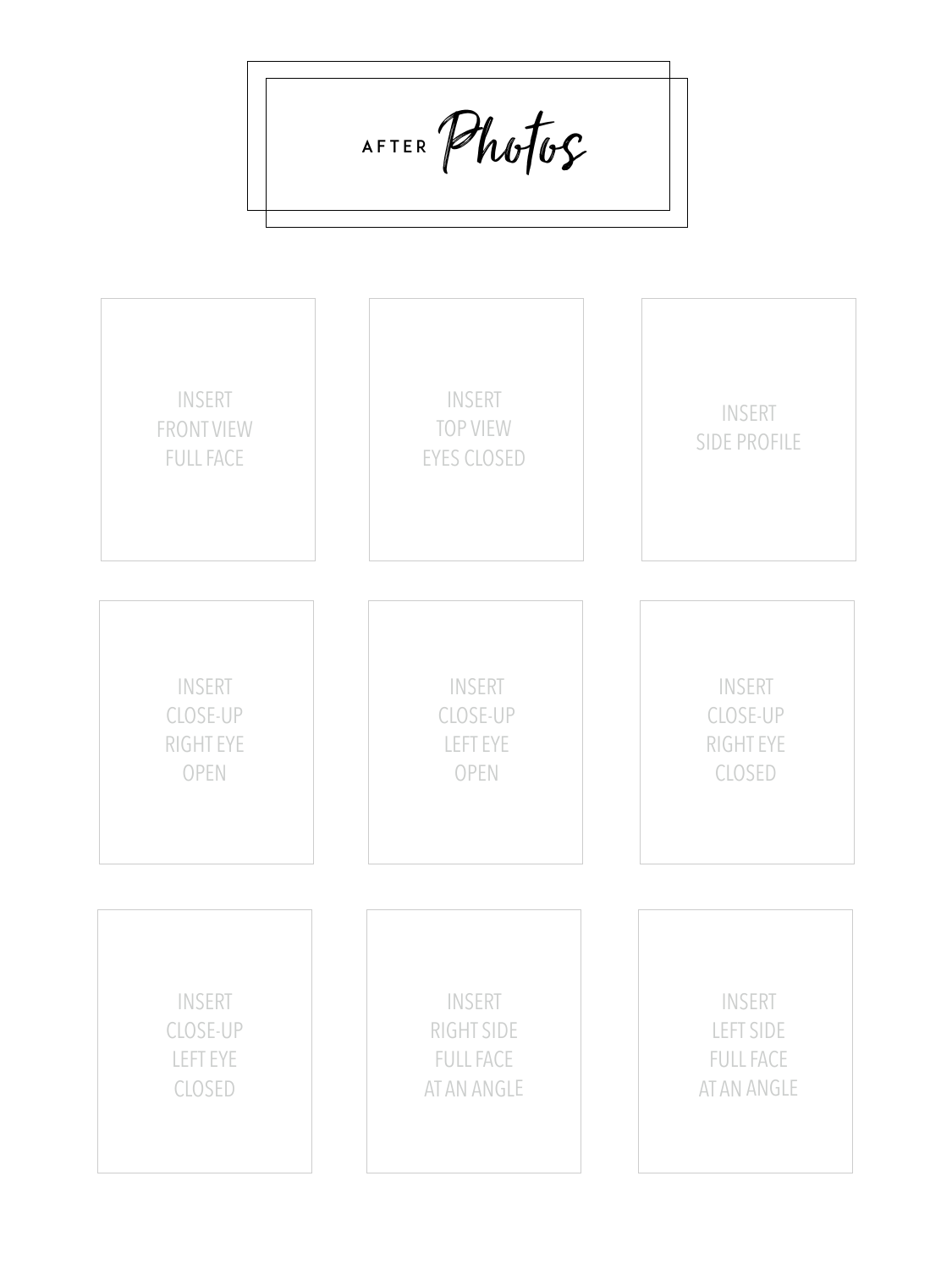# INSERT FAVORITE BEFORE PIC

## INSERT FAVORITE BEFORE PIC

## INSERT FAVORITE AFTER PIC

INSERT FAVORITE AFTER PIC







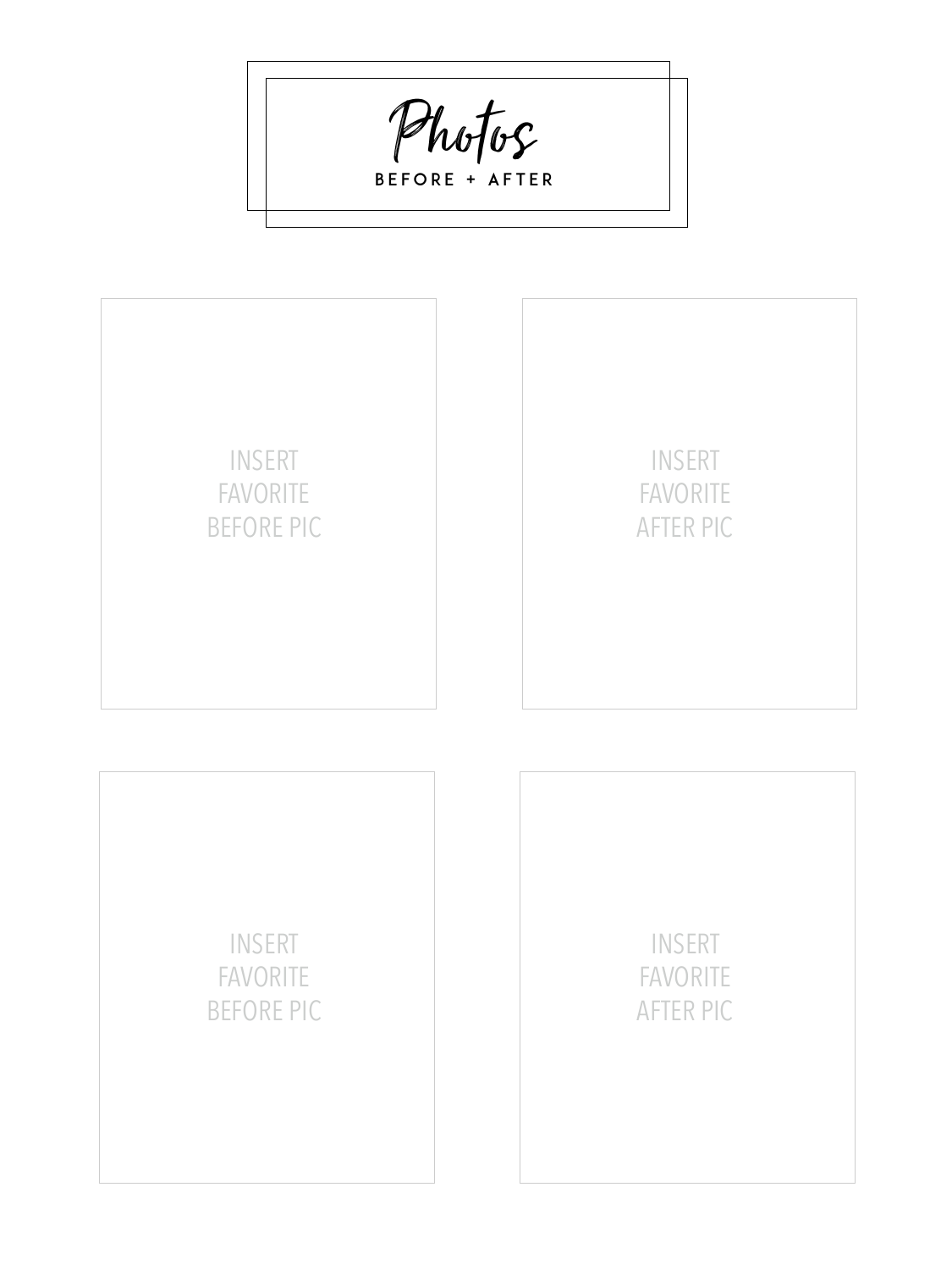Notes Cont:

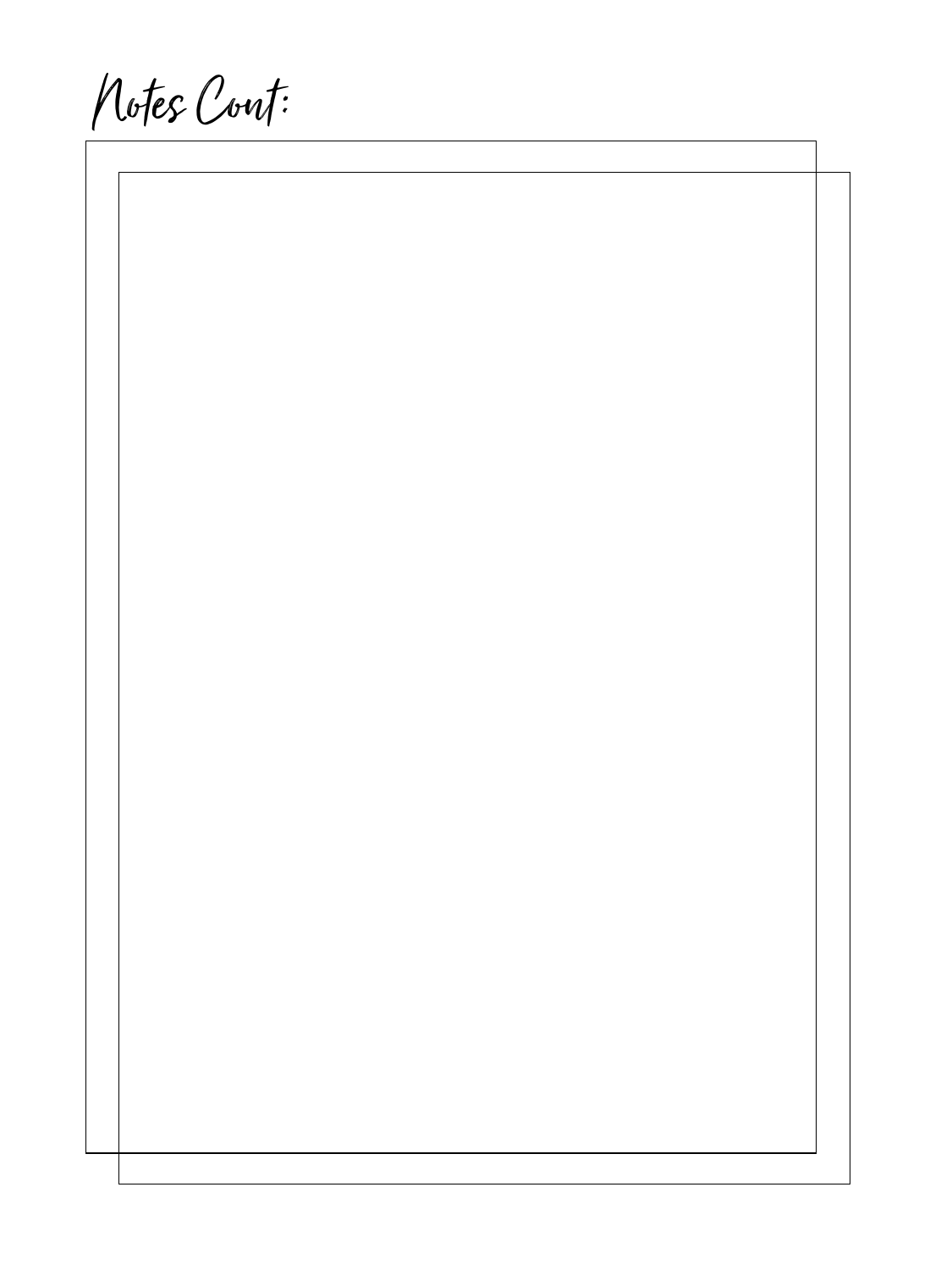Pro Series USER GUIDE

### YOU'LL NEED: Tools

- Tablet (iPad Pro or Android/Windows device)
- GoodNotes App or equivalent
- Apple Pencil / Stylus
- Creative Energy (We're sending you those good vibes, boo!)

#### $\mathsf{GET}\ \mathsf{STATED}\colon$ Let's

 $\sqrt{2}$ 

4

Upon download, open the Pro Series document using your favorite note taking app on iPad Pro or Android/Windows tablet. Our go to app and Maven favorite is GoodNotes. You can use almost any note taking app, however the record keeping/orgizational capability of GoodNotes is second to none. We suggest learning the functionality of GoodNotes to make the most of your user experience! Visit the GoodNotes website to view their User Guide.

www.goodnotesapp.com

- Save the Maven Pro Series document as a template assigning it as your master copy. Give it a catchy name, something you'll remember not to edit. "Template" is kinda lame y'all, let's have some fun! Within GoodNotes you can create custom categories and save your documents accordingly. 2
- S Create a record for each client by duplicating the master copy and saving the new<br>document using your clients full name. GoodNotes will store your documents alp<br>making it simple to located and search for slient records. document using your clients full name. GoodNotes will store your documents alphabetically making it simple to located and search for client records. Halleujah!

\*See the attached page on how to imput your own consent form into the Maven Pro Series document or contact us to discuss custom consent form options! (Insert disco dancer emoji). Let's go!

Begin adding details to your client record. For clarification on how to use each page in the Pro Series document, please see the descriptions included in this How To Guide.

- Don't worry about losing information you've added to your documents. GoodNotes automatically saves your work when you exit. Choose to export client documents into PDF format making it simple to print or back up files onto a computer. -
- Let's keep this party going and to take a walkthru of each Pro Series page. +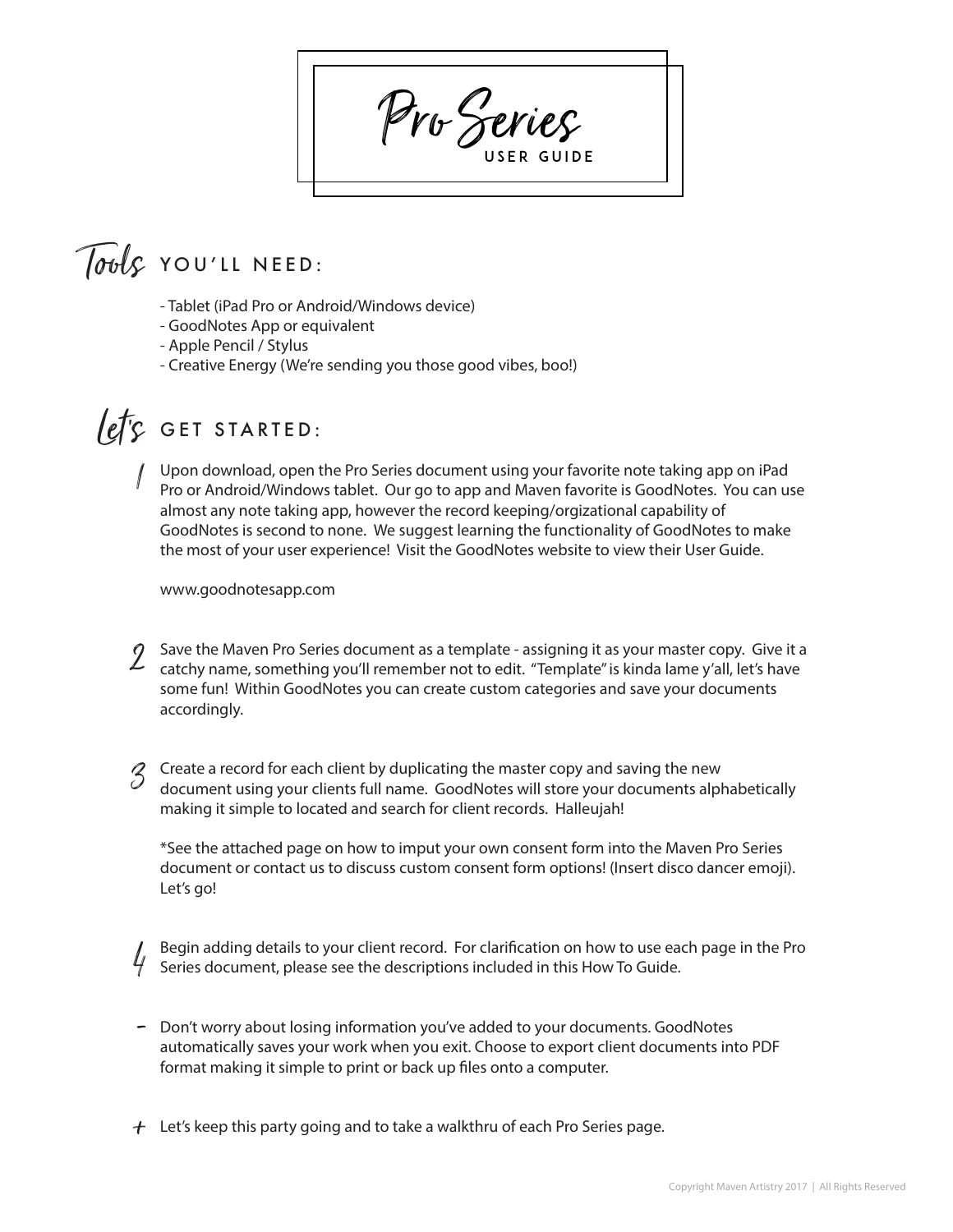$\omega$ form addition

It's possible to add your own consent form to the Maven Pro Series documents.

### $\mathsf{TO:}$ How

 $\sqrt{2}$ 

Make sure your master template is open or active within GoodNotes. Any changes to make to the master document can then be duplicated for each and every client.

Email your consent form in PDF format to yourself. Using your iPad Pro or Android/Windows 2 Email your consent form in PDF format to yourself. Using your iPad Pro or Andi<br>tablet, download and open the document, choosing "Import with GoodNotes".

You'll be prompted with four options: Import Above Import Below Create New Document Cancel

 $\beta$  Choose where you'd like the consent form to land within your document using the above or<br>below option. Keep in mind, you're able to arrange the order of your document pages at any<br>time using the "Contents" button (vi below option. Keep in mind, you're able to arrange the order of your document pages at any time, using the "Contents" button (view GoodNotes user guide for more details). We like our consent form to be the first document after the cover page.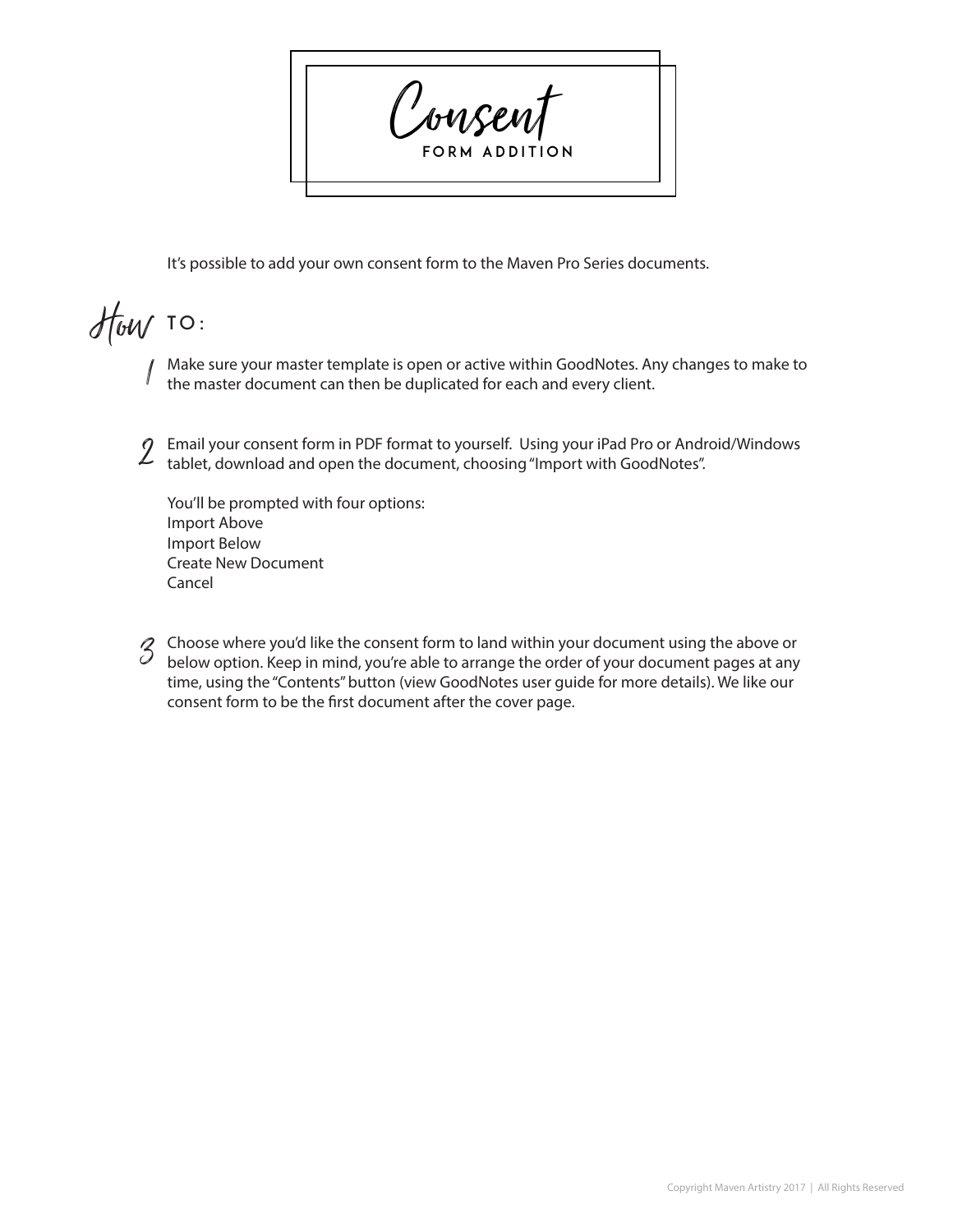Style

Use the Style Guide document to record client details including, face shape, eye shape, eye details, eye set, eye pitch and styling specifications.

Work directly on client photo and lash map below.

Lash MAPS

Use the Lash Maps document to assess three important areas. First, assess your clients features (front view), drawing your map/design directly on the cropped image imported from your photos. Second, map your placement and direction in the center section. Note the angle and transition, using arrows to indicate directional flow. Lastly, create your gel pad maps to save time when recreating your design at infill appointments. Once this guide is created, simply transfer details from your client record to the gel pad using a fine tip Sharpie marker.

Natural LASH HEALTH

Use the Natural Lash Health document to record the condition, length and coverage details of clients natural lashes. Indicate any areas of concern along the lash line. Record notations or capture photos in the notes section.

Before PHOTOS

Use the Before Photos document to capture client before pictures including close up and full face images.

After PHOTOS

Use the After Photos document to capture client after pictures including close up and full face images.

Notes

Use the Notes document to record additional client notations. Duplicate this page to continue notes for long standing clients.